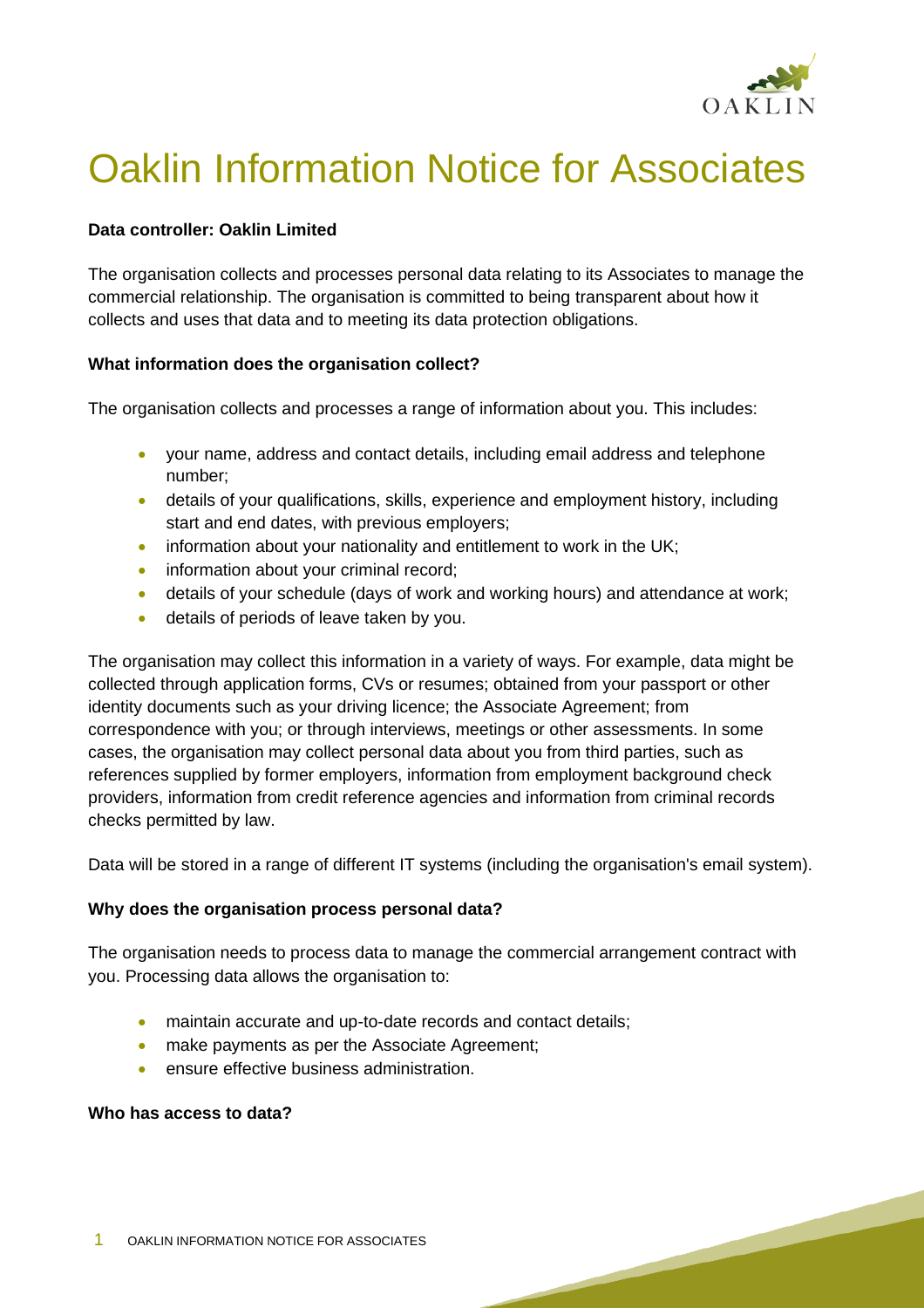

Your information may be shared internally, including with managers in the business area in which you work and IT staff if access to the data is necessary for performance of their roles.

The organisation shares your data with third parties in order to obtain references from other employers, obtain employment background checks from third-party providers and obtain necessary criminal records checks from the Disclosure and Barring Service. The organisation may also share your data with third parties in the context of a sale of some or all of its business. In those circumstances the data will be subject to confidentiality arrangements.

Your data may be transferred to countries outside the European Economic Area (EEA). Data is transferred outside the EEA on the basis of Standard Contractual Clauses or other safeguards.

#### **How does the organisation protect data?**

The organisation takes the security of your data seriously. The organisation has internal policies and controls in place to try to ensure that your data is not lost, accidentally destroyed, misused or disclosed, and is not accessed except by its employees in the performance of their duties.

Where the organisation engages third parties to process personal data on its behalf, they do so on the basis of written instructions, are under a duty of confidentiality and are obliged to implement appropriate technical and organisational measures to ensure the security of data.

#### **For how long does the organisation keep data?**

The organisation will hold your personal data for the duration of your commercial agreement. The following information will be held for 7 years after the engagement ceases.

- Invoice and timesheet details;
- Commercial agreements;
- Contact details

#### **Your rights**

As a data subject, you have a number of rights. You can:

- access and obtain a copy of your data on request;
- require the organisation to change incorrect or incomplete data;
- require the organisation to delete or stop processing your data, for example where the data is no longer necessary for the purposes of processing; and
- object to the processing of your data where the organisation is relying on its legitimate interests as the legal ground for processing.

If you would like to exercise any of these rights, please contact Stephanie Meehan at data@oaklin.com.